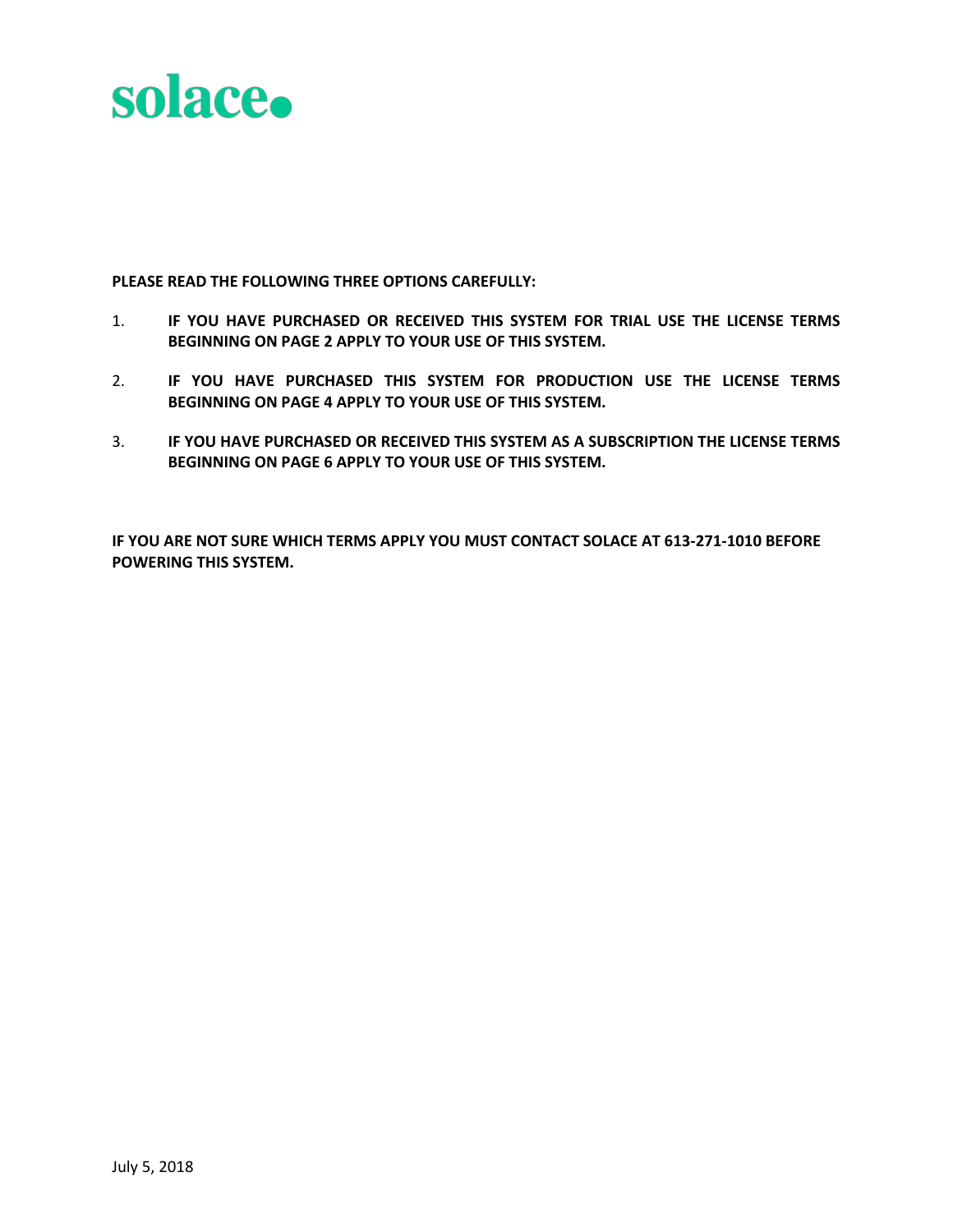# **TRIAL SYSTEM END-USER LICENSE AGREEMENT**

**PLEASE READ THIS END-USER LICENSE AGREEMENT ("EULA") CAREFULLY. BY POWERING UP THE ROUTER UPON WHICH THE ROUTING SOFTWARE IS INSTALLED (THE "SOFTWARE"), YOU AGREE TO THE TERMS OF THIS EULA. IF YOU DO NOT AGREE, DO NOT USE THE SOFTWARE AND, IF APPLICABLE, RETURN IT TO SOLACE FOR A FULL REFUND.** 

# **TERMS AND CONDITIONS**

# 1. **General**

This EULA is a legal agreement between you (either an individual or a single entity) and Solace Corporation ("**Solace**"). This EULA governs the Software and any associated media and printed materials, including all updates, additions, enhancements and replacements to the Software provided by Solace to you from time to time.

# 2**. Grant of License**

Solace grants you a non-exclusive, non-transferable, perpetual, royalty-free license to use the Software subject to the terms and conditions of this EULA.

### 2. **Permitted Use**

Subject to this EULA, you are permitted to use the Software only in connection with the Solace router upon which it is installed. You may not under any circumstances use the Software in a revenue generating capacity or in any customer engagement whether revenue generating or otherwise without prior written approval from Solace.

# 3. **Restriction of Use**

You may not and may not permit others to: (i) disassemble, decompile or otherwise derive source code from the Software or the associated hardware; (ii) reverse engineer the Software or the associated hardware; (iii) modify or prepare derivative works of the Software or associated hardware; (iv) copy the Software (except to make a single copy for archival purposes); (v) or use the Software or associated hardware in any manner that infringes the intellectual property or other rights of another party. You may not distribute, rent, sublicense, lease or otherwise make the Software or associated hardware available, directly or indirectly, for use by any other person.

# 4. **No Rights Transferred**

Neither this EULA, nor any license granted hereunder shall be construed to convey, transfer, affect, alter or otherwise modify any rights of Solace and, except for the limited license to use the Software as specified in this EULA, you obtain no rights or title whatsoever in or to the Software.

# 5. **Termination**

Without prejudice to any other rights, Solace may terminate this EULA if you are not in compliance with all the terms and conditions of this EULA. In such event, you must cease using the Software and the associated hardware.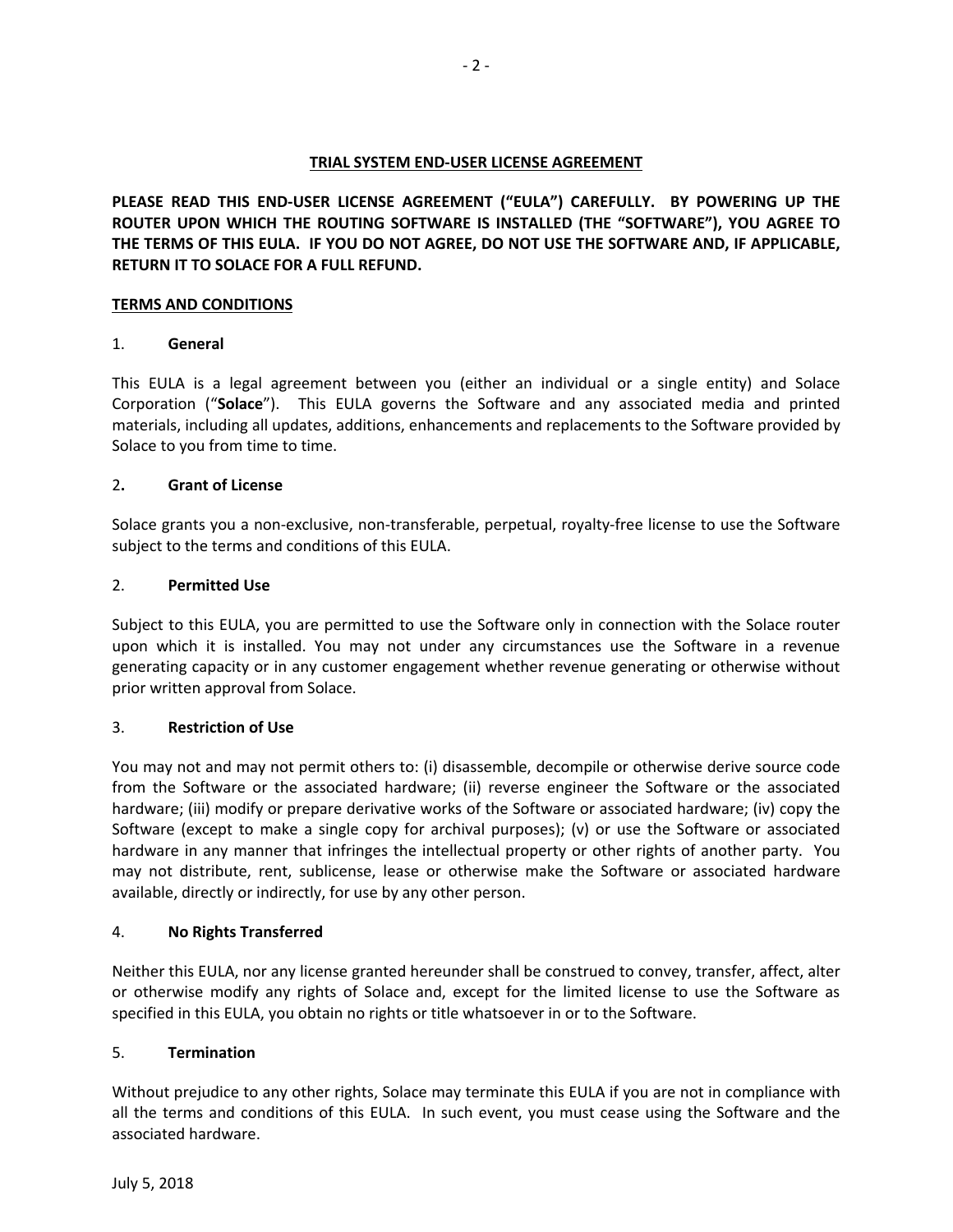THE SOFTWARE IS PROVIDED ON AN "AS IS" BASIS AND SOLACE DISCLAIMS ALL REPRESENTATIONS, WARRANTIES AND CONDITIONS, EXPRESS, IMPLIED OR COLLATERAL, INCLUDING AS TO OWNERSHIP AND NON-INFRINGEMENT, THE IMPLIED WARRANTIES OR CONDITIONS OF MERCHANTABILITY, MERCHANTABLE QUALITY, FITNESS FOR A PARTICULAR PURPOSE, AND THOSE ARISING BY STATUTE OR OTHERWISE IN LAW, OR FROM THE COURSE OF DEALING OR USAGE OF TRADE. WITHOUT LIMITING THE FOREGOING, SOLACE DOES NOT REPRESENT OR WARRANT THAT THE SOFTWARE WILL MEET ANY OR ALL OF YOUR PARTICULAR REQUIREMENTS, THAT THE OPERATION OF THE SOFTWARE WILL BE ERROR-FREE OR UNINTERRUPTED OR THAT ALL PROGRAMMING ERRORS IN THE SOFTWARE CAN BE FOUND IN ORDER TO BE CORRECTED.

# 7. **Limitation of Liability**

To the maximum extent permitted by applicable law, in no event shall Solace, its affiliates, shareholders, directors, officers, employees and agents be liable for any special, incidental, indirect, or consequential damages whatsoever (including, without limitation, damages for loss of business profits, business interruption, loss of business information, or any other pecuniary loss) arising out of your use or inability to use the software, even if Solace has been advised of the possibility of such damages. In any case, Solace's entire liability under any provision of this EULA shall be limited to the greater of the amount actually paid by you for the Software or \$5.00.

# 8. **Transfer**

You shall not assign or transfer the Software or associated hardware, this EULA or any of its rights granted hereunder, or any part thereof, whether directly or indirectly, without the prior written consent of Solace. Subject to the foregoing, this EULA shall enure to the benefit of the parties and their respective successors and assigns.

# 9. **Entire Agreement**

This EULA constitutes the entire agreement between you and Solace relating to the Software and associated hardware and supersedes all prior representations, warranties, agreements and understandings, whether oral or written, express or implied. No supplement, modification or waiver of this EULA shall be binding unless signed by both parties.

# 10. **Governing Law**

This EULA shall be governed by the laws of the Province of Ontario and the laws of Canada applicable therein.

# 11. **Language**

The parties hereto confirm that it is their wish that this EULA, as well as all other documents relating hereto, have been and shall be drawn up in the English language only. *Les parties aux présentes confirment leur volonté que cette EULA, de même que tous les documents, y compris tout avis, qui s'y rattachent, soient rédigés en langue anglaise.*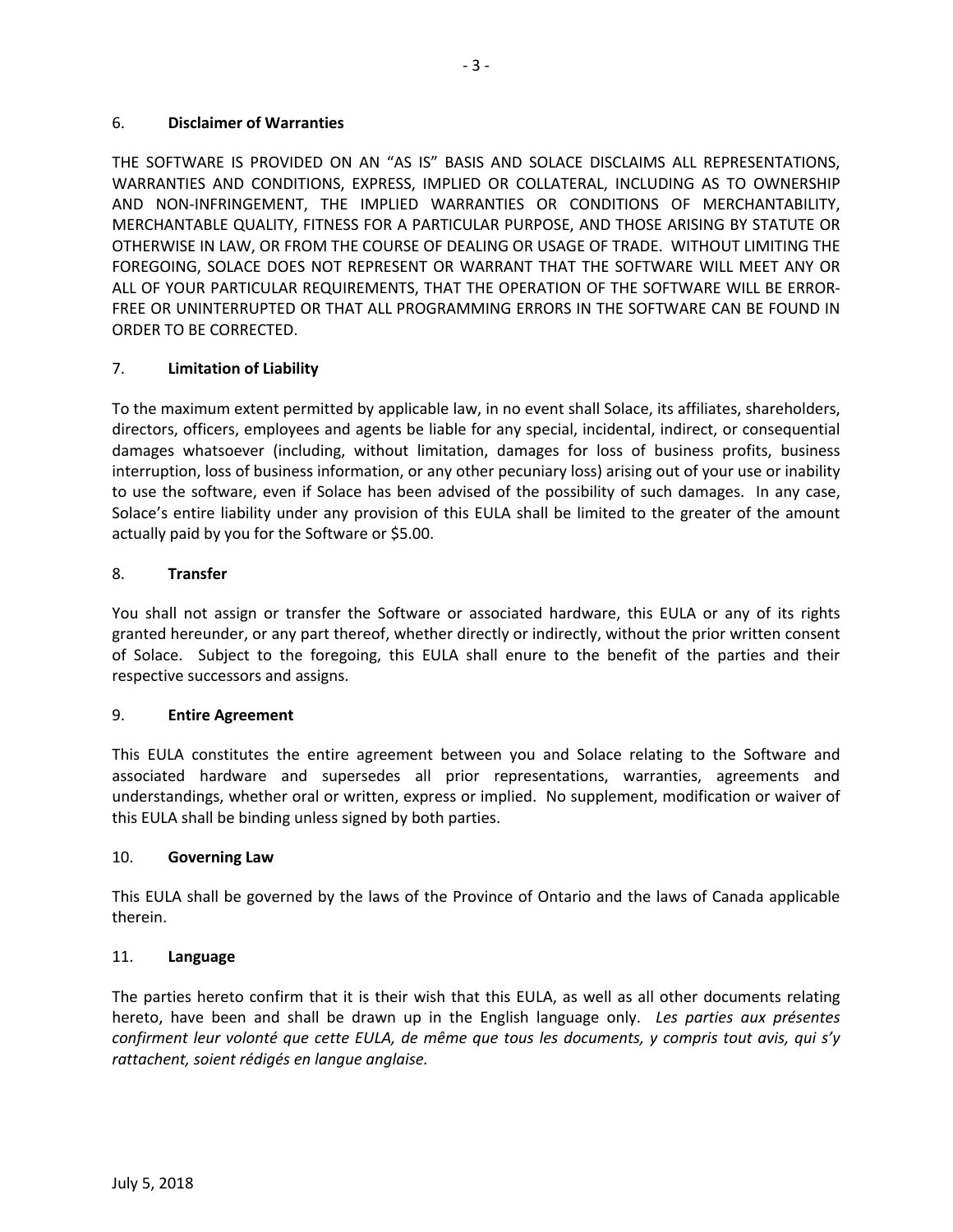### **PRODUCTION SYSTEM END-USER LICENSE AGREEMENT**

**PLEASE READ THIS END-USER LICENSE AGREEMENT ("EULA") CAREFULLY. BY POWERING UP THE ROUTER UPON WHICH THE ROUTING SOFTWARE IS INSTALLED (THE "SOFTWARE"), YOU AGREE TO THE TERMS OF THIS EULA. IF YOU DO NOT AGREE, DO NOT USE THE SOFTWARE AND, IF APPLICABLE, RETURN IT TO SOLACE FOR A FULL REFUND.** 

### **TERMS AND CONDITIONS**

### 1. **General**

This EULA is a legal agreement between you (either an individual or a single entity) and Solace Corporation ("**Solace**"). This EULA governs the Software and any associated media and printed materials, including all updates, additions, enhancements and replacements to the Software provided by Solace to you from time to time.

### 2. **Grant of License**

Solace grants you a non-exclusive, non-transferable, perpetual, royalty-free license to use the Software subject to the terms and conditions of this EULA.

### 3. **Permitted Use**

Subject to this EULA, you are permitted to use the Software only in connection with the Solace router upon which it is installed.

#### 4. **Restriction of Use**

You may not and may not permit others to: (i) disassemble, decompile or otherwise derive source code from the Software or the associated hardware; (ii) reverse engineer the Software or the associated hardware; (iii) modify or prepare derivative works of the Software or associated hardware; (iv) copy the Software (except to make a single copy for archival purposes); (v) or use the Software or associated hardware in any manner that infringes the intellectual property or other rights of another party. You may not distribute, rent, sublicense, lease or otherwise make the Software or associated hardware available, directly or indirectly, for use by any other person.

#### 5. **No Rights Transferred**

Neither this EULA, nor any license granted hereunder shall be construed to convey, transfer, affect, alter or otherwise modify any rights of Solace and, except for the limited license to use the Software as specified in this EULA, you obtain no rights or title whatsoever in or to the Software.

# 6. **Termination**

Without prejudice to any other rights, Solace may terminate this EULA if you are not in compliance with all the terms and conditions of this EULA. In such event, you must cease using the Software and the associated hardware.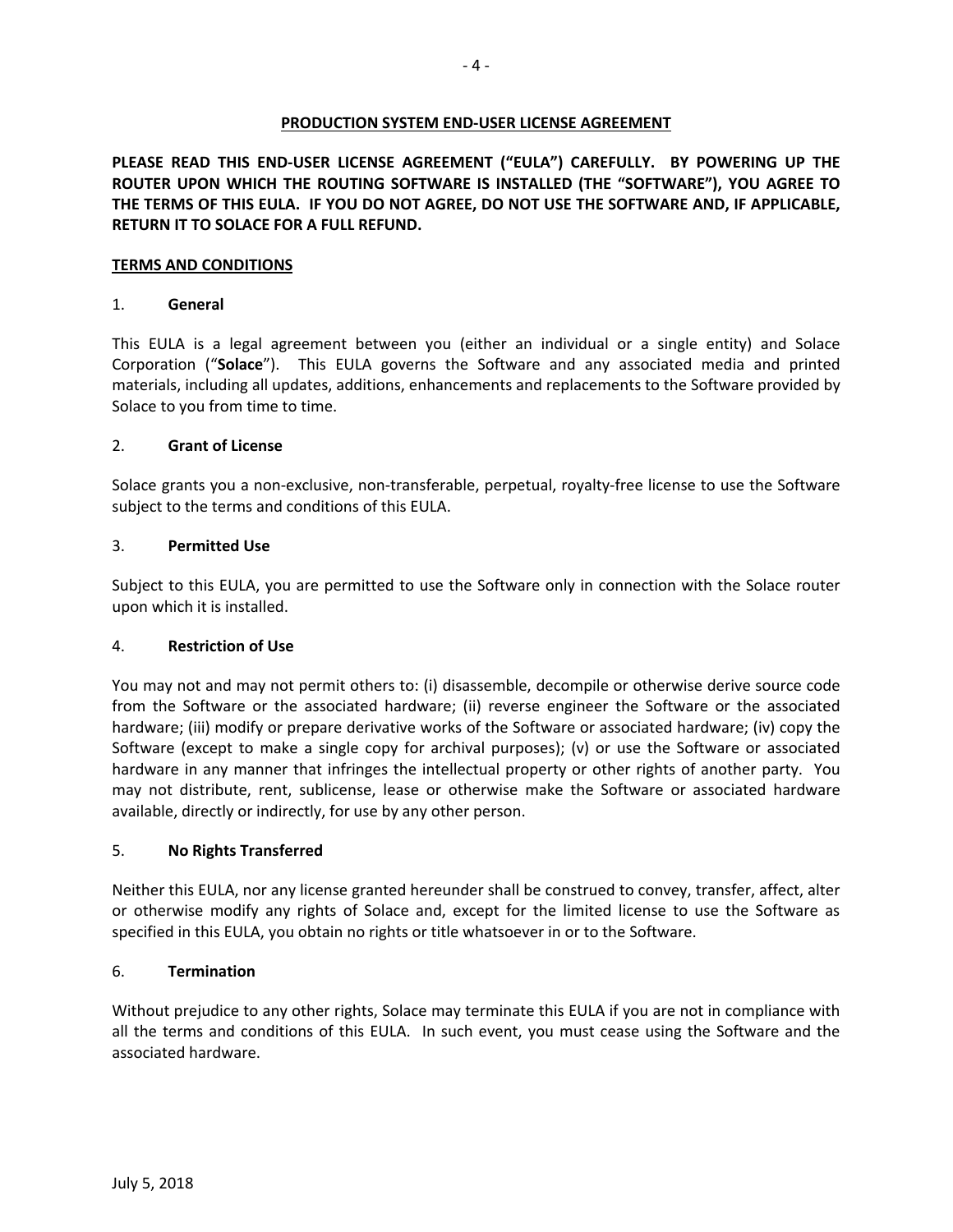#### 7. **Disclaimer of Warranties**

THE SOFTWARE IS PROVIDED ON AN "AS IS" BASIS AND SOLACE DISCLAIMS ALL REPRESENTATIONS, WARRANTIES AND CONDITIONS, EXPRESS, IMPLIED OR COLLATERAL, INCLUDING AS TO OWNERSHIP AND NON-INFRINGEMENT, THE IMPLIED WARRANTIES OR CONDITIONS OF MERCHANTABILITY, MERCHANTABLE QUALITY, FITNESS FOR A PARTICULAR PURPOSE, AND THOSE ARISING BY STATUTE OR OTHERWISE IN LAW, OR FROM THE COURSE OF DEALING OR USAGE OF TRADE. WITHOUT LIMITING THE FOREGOING, SOLACE DOES NOT REPRESENT OR WARRANT THAT THE SOFTWARE WILL MEET ANY OR ALL OF YOUR PARTICULAR REQUIREMENTS, THAT THE OPERATION OF THE SOFTWARE WILL BE ERROR-FREE OR UNINTERRUPTED OR THAT ALL PROGRAMMING ERRORS IN THE SOFTWARE CAN BE FOUND IN ORDER TO BE CORRECTED.

- 5 -

# 8. **Limitation of Liability**

To the maximum extent permitted by applicable law, in no event shall Solace, its affiliates, shareholders, directors, officers, employees and agents be liable for any special, incidental, indirect, or consequential damages whatsoever (including, without limitation, damages for loss of business profits, business interruption, loss of business information, or any other pecuniary loss) arising out of your use or inability to use the software, even if Solace has been advised of the possibility of such damages. In any case, Solace's entire liability under any provision of this EULA shall be limited to the greater of the amount actually paid by you for the Software or \$5.00.

### 9. **Transfer**

You shall not assign or transfer the Software or associated hardware, this EULA or any of its rights granted hereunder, or any part thereof, whether directly or indirectly, without the prior written consent of Solace. Subject to the foregoing, this EULA shall enure to the benefit of the parties and their respective successors and assigns.

#### 10. **Entire Agreement**

This EULA constitutes the entire agreement between you and Solace relating to the Software and associated hardware and supersedes all prior representations, warranties, agreements and understandings, whether oral or written, express or implied. No supplement, modification or waiver of this EULA shall be binding unless signed by both parties.

#### 11. **Governing Law**

This EULA shall be governed by the laws of the Province of Ontario and the laws of Canada applicable therein.

#### 12. **Language**

The parties hereto confirm that it is their wish that this EULA, as well as all other documents relating hereto, have been and shall be drawn up in the English language only. *Les parties aux présentes confirment leur volonté que cette EULA, de même que tous les documents, y compris tout avis, qui s'y rattachent, soient rédigés en langue anglaise.*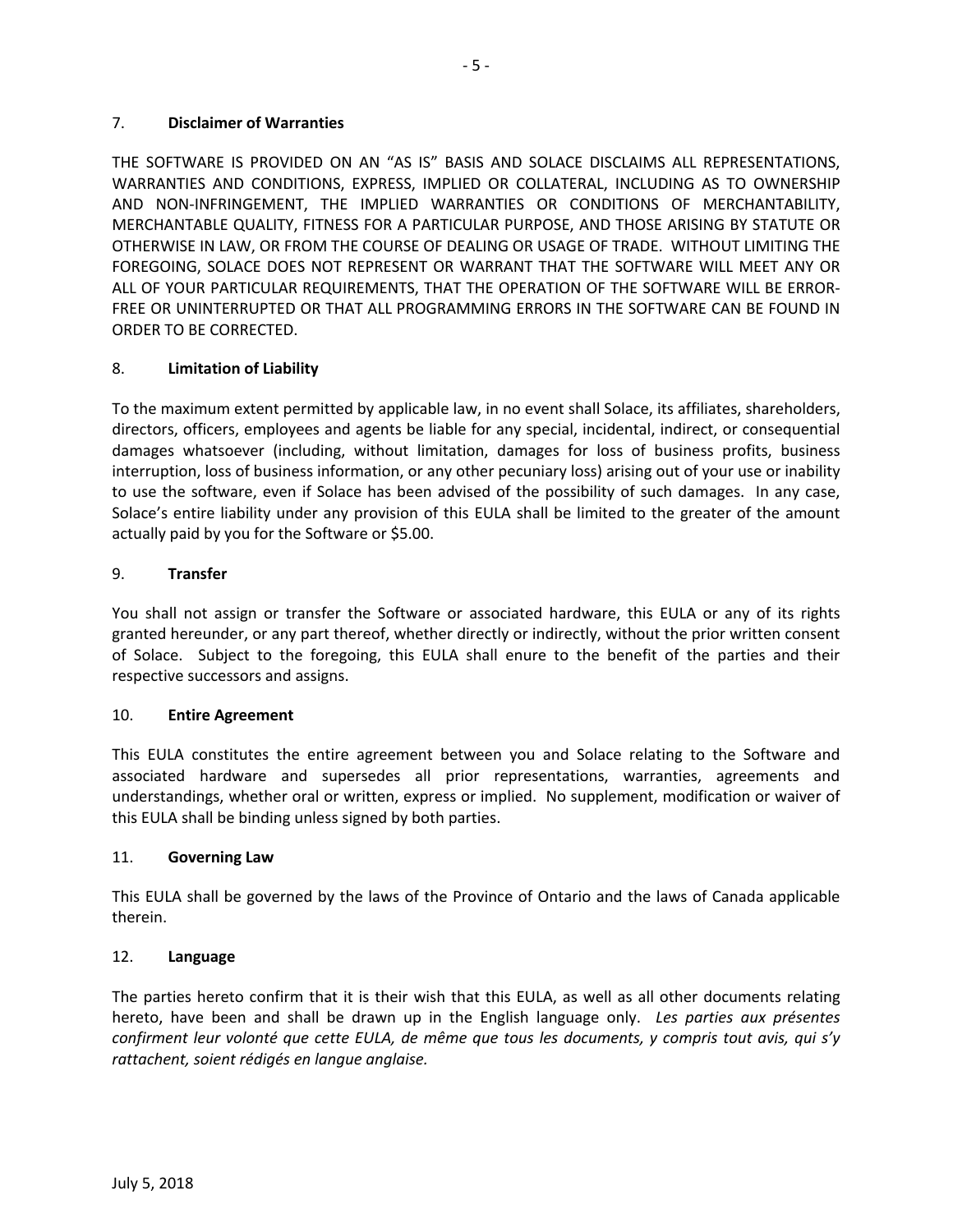# **HARDWARE SUBSCRIPTION END-USER LICENSE AGREEMENT**

# **BY POWERING UP THE ROUTER ("HARDWARE") UPON WHICH THE ROUTING SOFTWARE IS INSTALLED ("SOFTWARE"), YOU AGREE TO THE TERMS OF THIS END USER LICENSE AGREEMENT ("EULA"). IF YOU DO NOT AGREE, DO NOT USE THE HARDWARE AND SOFTWARE.**

#### **TERMS AND CONDITIONS**

#### 1. **General**

- (a) This EULA is a legal agreement between you (either an individual or a single entity) and Solace Corporation ("**Solace**"). This EULA pertains to your use of the Hardware and Software and any associated media, manuals and printed materials (the "**Materials**"), including all updates, upgrades, additions, enhancements and replacements to the Hardware, Software and Materials (collectively, the "**Products**") provided by Solace to you from time to time during the Term (as defined below).
- (b) The Products have been delivered to you based on the terms of the sales quotation issued to you by Solace (the "**Order**"). This EULA and the Order are together referred to as this "**Agreement**". The terms of this Agreement will not be varied, amended or altered in any manner by any terms or conditions set out in a purchase order or other document delivered by you to Solace.
- (c) Solace may provide, in its sole discretion, either new or refurbished Hardware, provided that, such Hardware meets the specifications set out in the Order.

#### 2. **Subscription Term**

Solace grants you a non-exclusive, non-transferable, perpetual, royalty-free license, for the subscription term agreed between you and Solace in the Order (the "**Term**") to use the Products subject to the terms and conditions of this Agreement. The Term shall commence on the date of your acceptance of the Order. If no subscription term is expressly set forth in the Order, unless earlier terminated in accordance with the terms of this EULA, the Term shall extend for such period as you are meeting the payment obligations agreed between you and Solace.

#### 3. **Payment**

- (a) During the Term, you shall pay Solace the amounts specified in the Order at the times specified in the Order. Such payment obligations may only be varied by an updated Order agreed by you and Solace.
- (b) You are responsible for: (i) all shipping expenses from or to Solace; (ii) taxes related to the use of the Products including withholding, sales, value-added and goods and services tax, but excluding any tax on Solace income; and (iii) installation, maintenance and de-installation of any or all of the Products. Solace professional services are available and will be quoted separately and subject to a separate statement of work or other written agreement between you and Solace.
- (c) You do not have any right to set-off or reduce the payments set out in the Order. Any claim for a reduction of such payments must be made directly to Solace.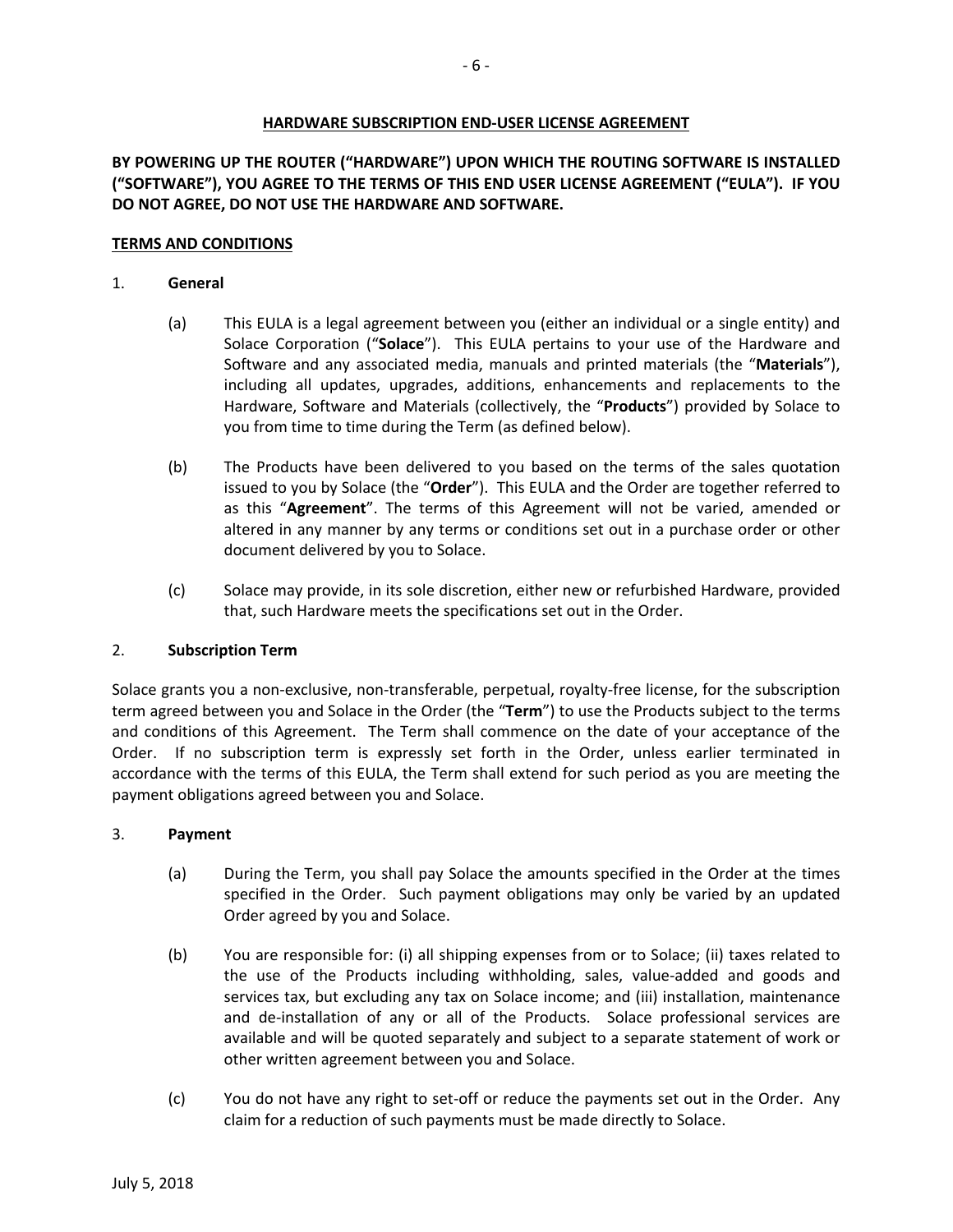# 4. **Permitted Use**

- (a) During the Term, you are permitted to use (a) the Hardware in accordance with the terms of this Agreement, (b) the Software only in connection with the Hardware upon which it is installed, and (c) the Materials only in connection with your use of the Hardware and Software.
- (b) You shall keep the Products in good repair and condition at all times.
- (c) Maintenance and support of the Products is provided to you by Solace pursuant to the terms set forth at https://solace.com/support.
- (d) You agree to permit Solace and its representatives during normal business hours and on reasonable prior notice to inspect the Products.

# 5. **Restriction of Use**

You may not and you must not permit others to: (i) disassemble the Hardware or decompile or otherwise derive source code from the Software; (ii) reverse engineer the Hardware or Software; (iii) modify or prepare derivative works of the Software or Hardware; (iv) copy the Software; or (v) use the Software or Hardware in any manner that infringes the intellectual property or other rights of another party. You may not distribute, rent, sublicense, lease or otherwise make the Software or Hardware available, directly or indirectly, for use by any other person.

# 6. **Ownership**

You have the right to use the Products during the Term in accordance with the terms of this Agreement and all applicable laws. You do not have any ownership right, title or interest in or to the Products, other than the limited right to use granted under this Agreement. This Agreement and any license granted hereunder shall not be construed to convey, transfer or otherwise modify any rights of Solace. Solace may make such registrations against you under applicable personal property security laws or similar legislation as are deemed necessary to evidence and protect its ownership of the Products. You hereby grant Solace a security interest in any right, title and interest, now existing and hereafter arising, that you may have in and to, (a) all Products subject to this Agreement, (b) all insurance, warranty, rental and other claims and rights to payment arising out of such Products, and (c) all books, records and proceeds relating to the foregoing.

# 7. **Replacement or Exchange**

At any time during the Term, subject to (a) providing Solace with at least 60 days' prior written notice; (b) availability of desired equipment; and (c) agreeing to an updated order with Solace based on Solace pricing guidelines in force at such time, you may exchange, reduce, add to, replace or upgrade some or all of the Products without penalty. During the Term, Solace may replace or upgrade some or all of the Products, in its sole discretion. The use of all such upgrade and replacement Products shall be subject to the terms of this Agreement.

# 8. **Early Termination**

(a) You may terminate this Agreement at any time on sixty (60) days' prior written notice to Solace.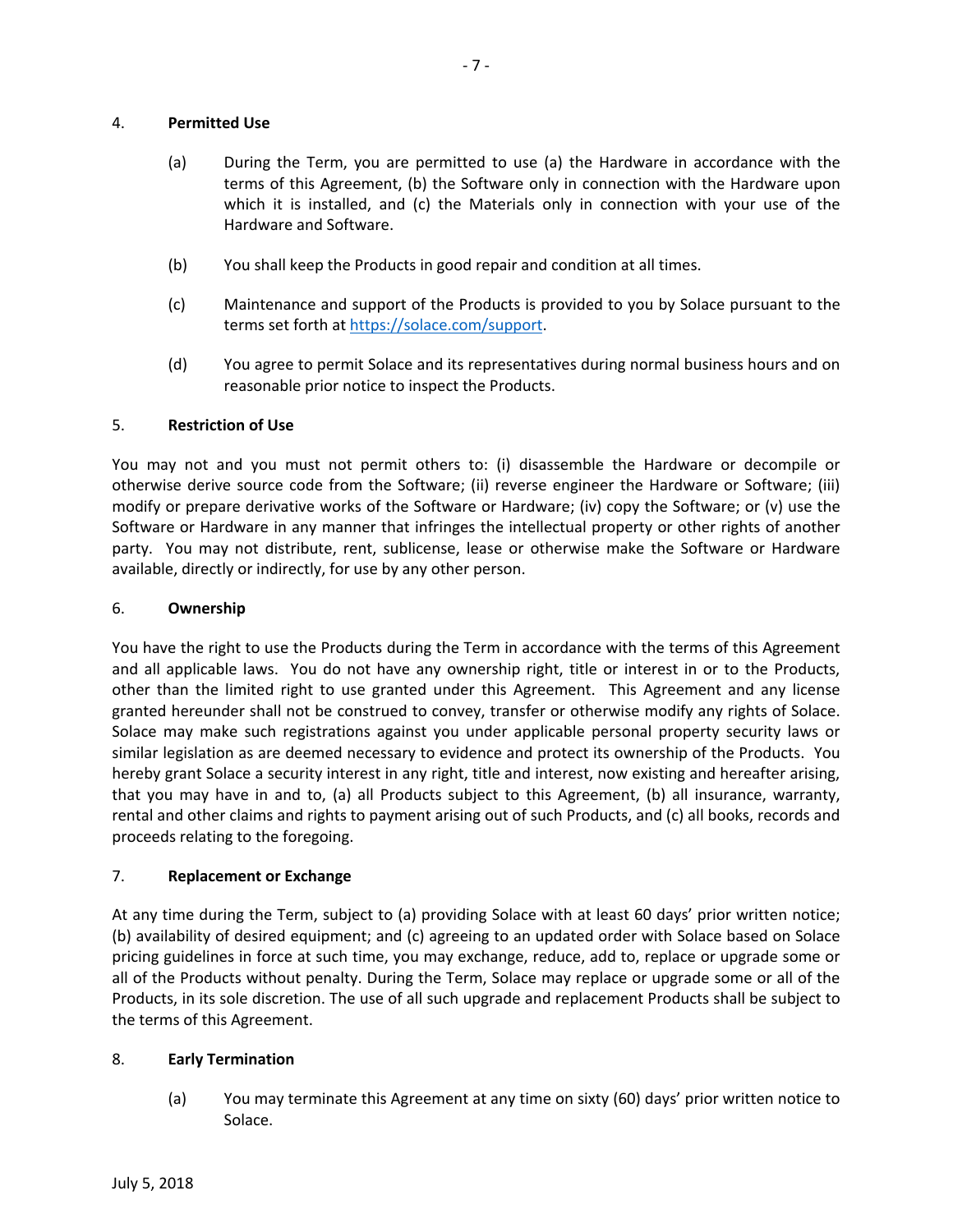- (b) Without prejudice to any other rights and remedies that Solace may have, Solace may terminate this Agreement if you are not in compliance with any of the terms and conditions of this Agreement.
- (c) Without limiting the generality of the foregoing, the occurrence of any of the following shall constitute an "**Event of Default**" and permit Solace to terminate this Agreement: (i) you fail to make any payment under this Agreement or other amount due within five days after it becomes due and payable; (ii) any representation or warranty that you have made in this Agreement or any other agreement with Solace proves to have been false or misleading in any material respect as of the date when it was made; (iii) you fail to maintain insurance as required in this Agreement; (iv) you fail to perform any other covenant, condition or agreement made by you under this Agreement or any other agreement with Solace, and such failure continues for 10 days; and (v) you cease to carry on business or bankruptcy, receivership, insolvency, reorganization, dissolution, liquidation or other similar proceedings are instituted by or against you, or all or any part of your property, under any insolvency, bankruptcy or arrangement law of Canada or of any other competent jurisdiction.
- (d) Upon the occurrence of any Event of Default, Solace may in its sole discretion, in addition to any other rights and remedies available to it, exercise one or more of the following rights and remedies: (i) perform any obligation that you have failed to perform, in which case an amount equal to all expenses incurred by Solace in such performance shall be immediately payable by you to Solace on demand; (ii) require you to pay to Solace on demand, as a genuine pre-estimate of liquidated damages and not as a penalty, the remainder of all payments due under the Order and this EULA at such time; (iii) enter any place where the Products are located and take possession of and remove the Products without court order or other process of law, or require you at your expense, to return such Products to Solace to such place as it may direct; and (iv) terminate this Agreement (but without releasing any obligations of you then due hereunder and any other liabilities which are stated herein to survive termination). To the extent permitted by law, you waive the benefit of all laws governing the seizure and sale or other disposition of the Products upon default. You shall remain liable for any deficiency remaining under this Agreement. If Solace enforces any provision of this Agreement on an Event of Default, you shall reimburse Solace on demand for all expenses including legal fees and disbursements on a solicitor and own client basis, incurred by Solace in connection with such enforcement.

# 9. **Return of Products**

In the event of an early termination of this Agreement by you or Solace or the expiration of the Term, you must cease using the Products and return them to Solace immediately in the condition in which they were delivered to you, normal wear and tear excepted.

# 10. **Insurance**

You shall obtain and maintain for the Term at your own expense, property damage and liability insurance and insurance against loss or damage to the Products on a replacement cost basis as a result of fire, explosion, theft, vandalism and such other risks of loss as are normally maintained on equipment of the type used by you under this Agreement by companies carrying on the business in which you are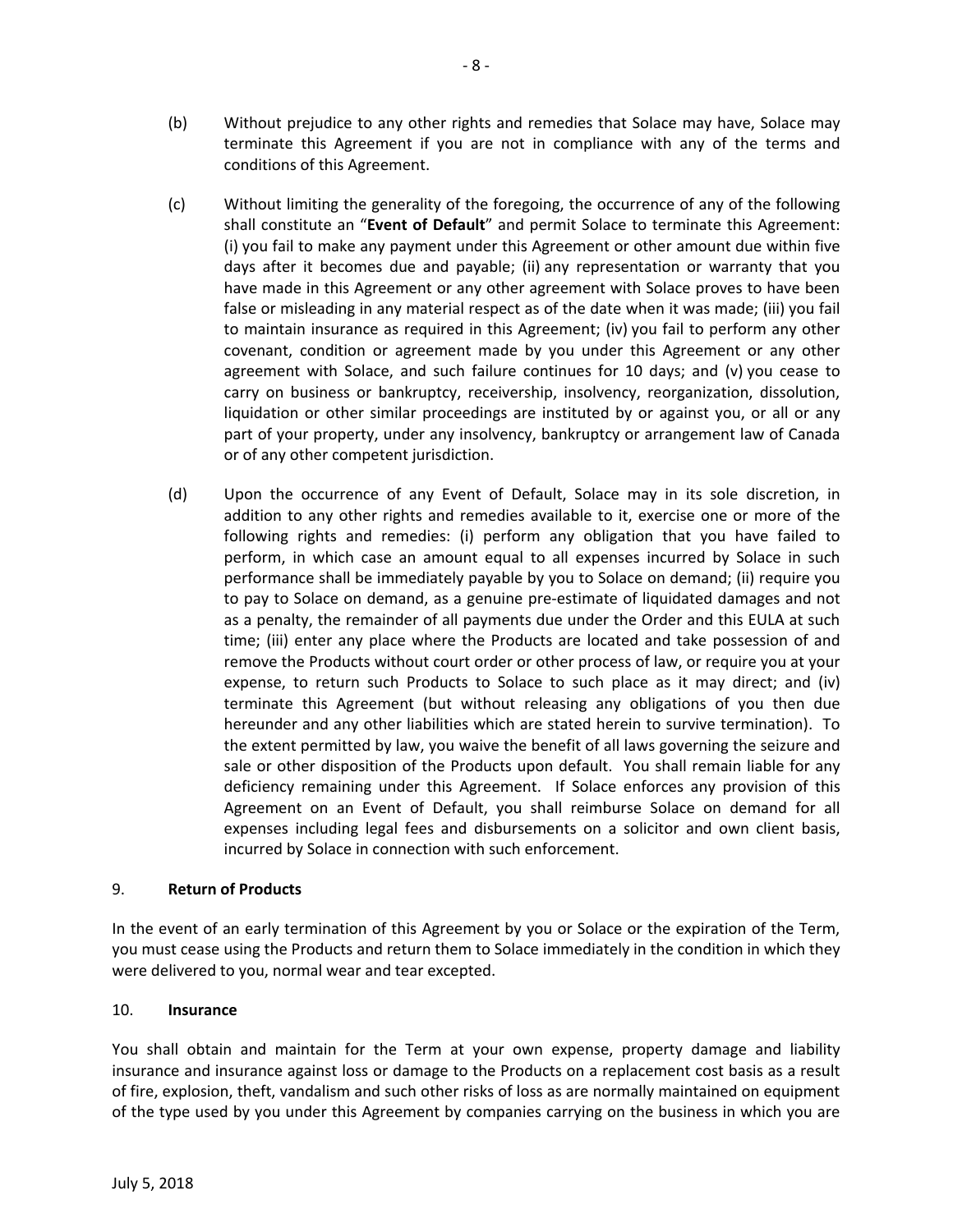engaged, in such amounts, in such form and with such insurers as shall be satisfactory to Solace. Each insurance policy shall name you as insured and Solace as an additional insured and loss payee thereof.

# 11. **Risk of Loss of Products**

You assume the risk of the Products being lost, stolen, damaged, destroyed or otherwise unfit or unavailable for use from any cause whatsoever (each a "**Loss Event**") after Solace has delivered the Products to a carrier for shipment to you. If a Loss Event occurs, you shall immediately notify Solace in writing and pay to Solace on the next payment date, an amount equal to all payments due and payable with respect to such Products on or prior to the date of the Loss Event, plus an amount equal to the amount, if any, of all insurance proceeds received by you or Solace under the insurance policies maintained by you in accordance with this Agreement, in respect of the loss of the Products in such Event of Loss. If a Loss Event occurs, the Term for the Products involved in such Loss Event shall terminate as of the date of the Loss Event and, if reasonably requested by Solace, you will return the damaged Products to Solace.

# 12. **Disclaimer of Warranties**

IN THE ABSENCE OF A SEPARATE MASTER AGREEMENT BETWEEN YOU AND SOLACE THE TERMS OF WHICH EXPRESSLY OVERRIDE THIS AGREEMENT, THE FOLLOWING DISCLAIMER SHALL APPLY: THE PRODUCTS ARE PROVIDED ON AN "AS IS" BASIS AND SOLACE DISCLAIMS ALL REPRESENTATIONS, WARRANTIES AND CONDITIONS, EXPRESS, IMPLIED OR COLLATERAL, OF ANY KIND WHATSOEVER. WITHOUT LIMITING THE FOREGOING, SOLACE DOES NOT REPRESENT OR WARRANT THAT THE PRODUCTS WILL MEET ANY OR ALL OF YOUR PARTICULAR REQUIREMENTS, THAT THE OPERATION OF THE PRODUCTS WILL BE ERROR-FREE OR UNINTERRUPTED.

# 13. **Limitation of Liability**

To the maximum extent permitted by applicable law, in no event shall Solace, its affiliates, shareholders, directors, officers, employees and agents be liable for any special, incidental, indirect, or consequential damages whatsoever (including, without limitation, damages for loss of business profits, business interruption, loss of business information, or any other pecuniary loss) arising out of your use or inability to use the Products, even if Solace has been advised of the possibility of such damages. In any case, Solace's entire liability under any provision of this Agreement shall be limited to the lesser of the amount actually paid by you for the Products or \$100.00.

# 14. **Charges, Expenses, Etc.**

In the event of an Event of Default or early termination of this Agreement, you shall reimburse Solace for all charges, costs, expenses, fees and legal fees and disbursements on a solicitor and client basis incurred by Solace (a) in defending or protecting its ownership interest in the Products, (b) in the enforcement of this Agreement, and (c) in any lawsuit or other legal proceeding to which this Agreement gives rise.

# 15. **Transfer**

(a) You shall not assign or transfer the Products, this Agreement or any of the rights granted hereunder, or any part thereof, whether directly or indirectly, without the prior written consent of Solace.